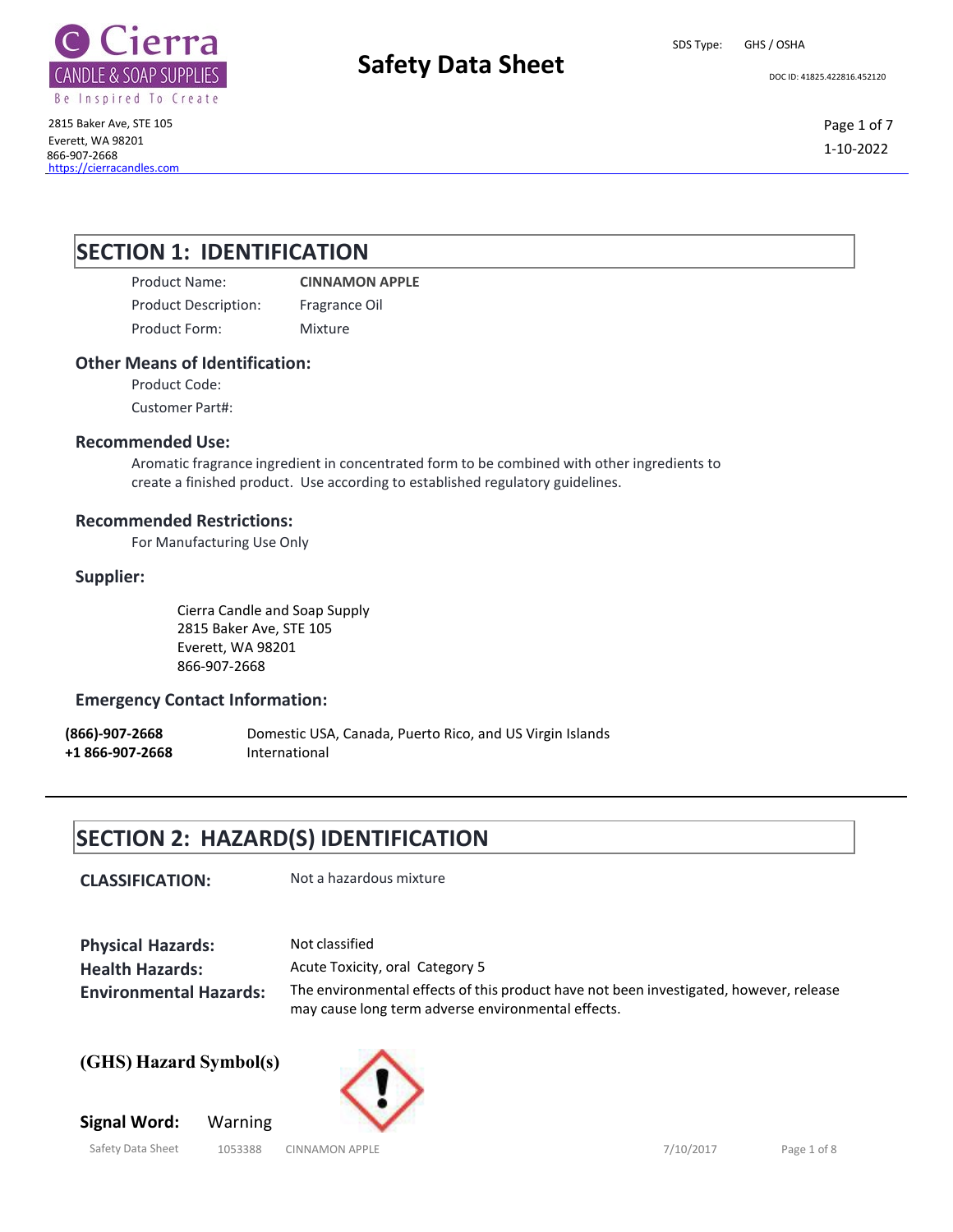



# **Safety Data Sheet** Department Decipe 41825.422816.452120

2815 Baker Ave, STE 105 Everett, WA 98201 866-907-2668 https://cierracandles.com

Page 2 of 7 1-10-2022

### **Hazard Statement(s):**

H302: Harmful if swallowed H315+H317: Causes skin irritation and May cause an allergic skin reaction H320+H335: Causes eye irritation and May cause respiratory irritation

### **Precautionary Statement(s):**

P101: If medical advice is needed, have product container or label at hand. P102: Keep out of reach of children. P103: Read label before use.

### **Prevention Statement(s):**

P202: Do not handle until all safety precautions have been read and understood. P210: Keep away from heat, hot surfaces, sparks, open flames and other ignition sources. No smoking. P211: Do not spray on an open flame or other ignition source. P220: Keep/Store away from clothing/…/combustible materials. P221: Take any precaution to avoid mixing with combustibles. P232+P233: Protect from moisture, Keep container tightly closed, Keep cool. P261: Avoid breathing dust/fumes/gas/mist/vapours/spray. P262: Do not get in eyes, on skin, or on clothing. P263: Avoid contact during pregnancy/while nursing. P264: Wash thoroughly after handling. P270: Do not eat, drink or smoke when using this product. P271: Use only outdoors or in a well-ventilated area.

P273: Avoid release to the environment.

### **Response Statement(s):**

P301+P315: IF SWALLOWED: Get immediate medical advice/attention.

P303+P352: IF ON SKIN (or hair): Wash with plenty of water.

P305+P352: IF IN EYES: Wash with plenty of water.

P333+P352: If skin irritation or a rash occurs: Wash with plenty of water.

P342+P340: If experiencing respiratory symptoms: Remove person to fresh air and keep comfortable for breathing. P363: Wash contaminated clothing before reuse.

### **Storage Statement(s):**

P402: Store in a dry place. P403: Store in a well ventilated place. P404: Store in a closed container. P410: Protect from sunlight.

### **Disposal Statement(s):**

P501: Dispose of contents/container in accordance with local/regional/international regulations

### **Additional Information:**

No information available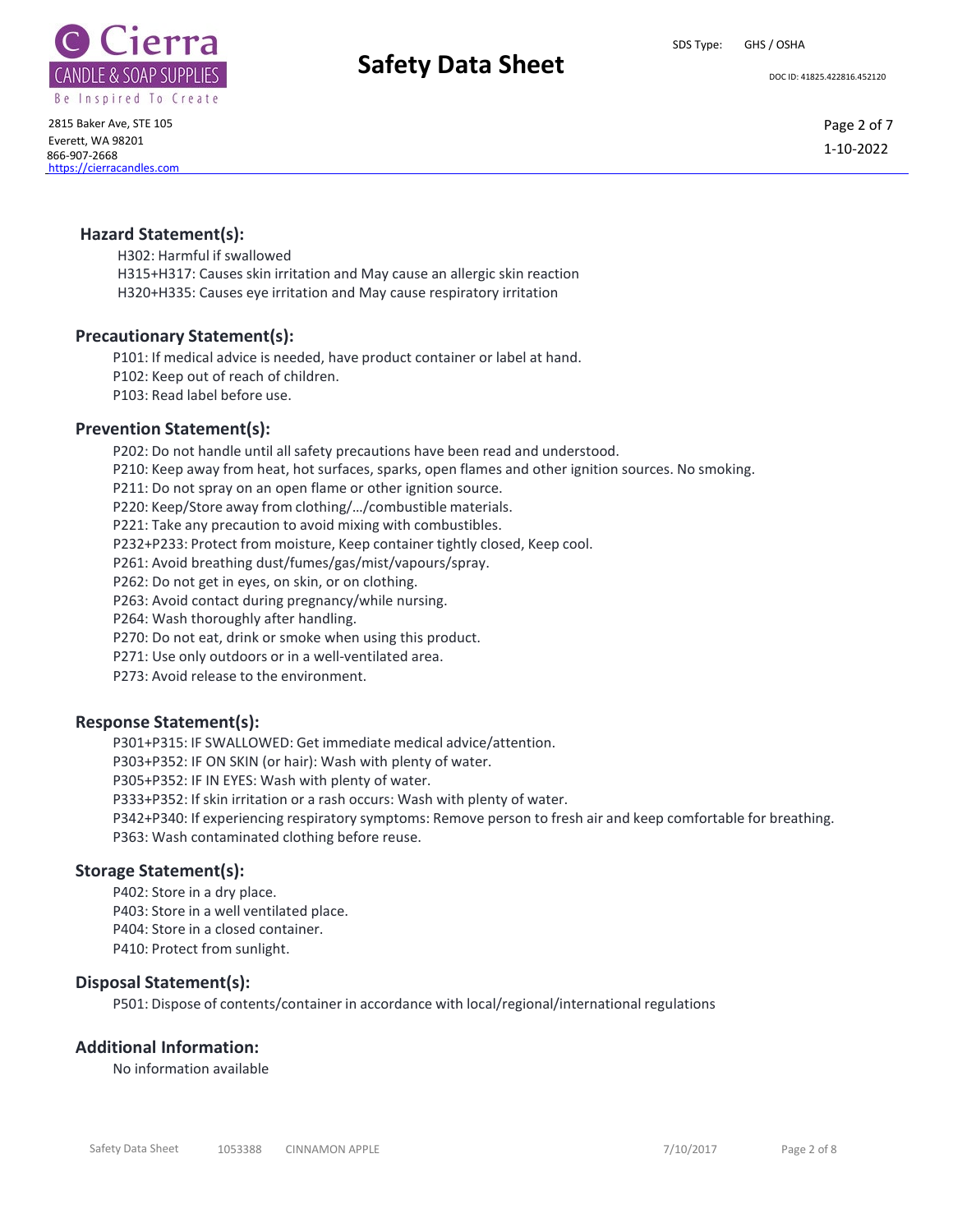

# **Safety Data Sheet** Department Decipe 41825.422816.452120

SDS Type: GHS / OSHA

2815 Baker Ave, STE 105 Everett, WA 98201 866-907-2668 https://cierracandles.com Page 3 of 7 1-10-2022

## **SECTION 3: COMPOSITION AND INFORMATION ON INGREDIENTS**

### **Mixtures:**

This product is a mixture of ingredients containing the following substances representing a health or environmental hazard according to GHS (Global Harmonized System).

| <b>Substance Name</b>  | CAS#     | Percentage |
|------------------------|----------|------------|
| AMYL ACETATE           | 628-63-7 | $.01 - 5%$ |
| <b>BENZYL BENZOATE</b> | 120-51-4 | 20 - 50%   |

### **Other Information:**

| <b>Substance Name</b> | CAS#     | Percentage |
|-----------------------|----------|------------|
| Diethyl Phthalate     | 84-66-2  | 0.00%      |
| Vanillin              | 121-33-5 | 0.00%      |

None of the chemical substances in this mixture are listed as an Extremely Hazardous Substance (EHS) in Appendix A of Title 40 of the CFR part 355.

### **Trade Secret Declaration:**

The exact chemical makeup of this mixture is held to be a trade secret. Additional information will be made available upon request from authorized medical professionals through normal legal channels.

### **SECTION 4: FIRST AID MEASURES**

#### **Inhalation:**

Remove from exposure to fresh air. Contact a physician as necessary.

#### **Eye Contact:**

Flush immediately with clean water for at least 15 minutes. Contact a physician if irritation persists.

#### **Ingestion (Swallowing):**

Contact a physician or poison control center immediately.

#### **Skin Contact:**

Remove any contaminated clothing or shoes. Wash affected areas thoroughly with soap and water. Contact a physician if irritation persists.

### **General Information:**

Treat symtomatically. Ensure medical treatment personnel have access to this safety data sheet if necessary.

## **SECTION 5: FIRE FIGHTING MEASURES**

### **Suitable Extinguishing Media:**

Water spray, Carbon dioxide (CO2), foam, or dry chemical or sand.

### **Unsuitable Extinguishing Media:**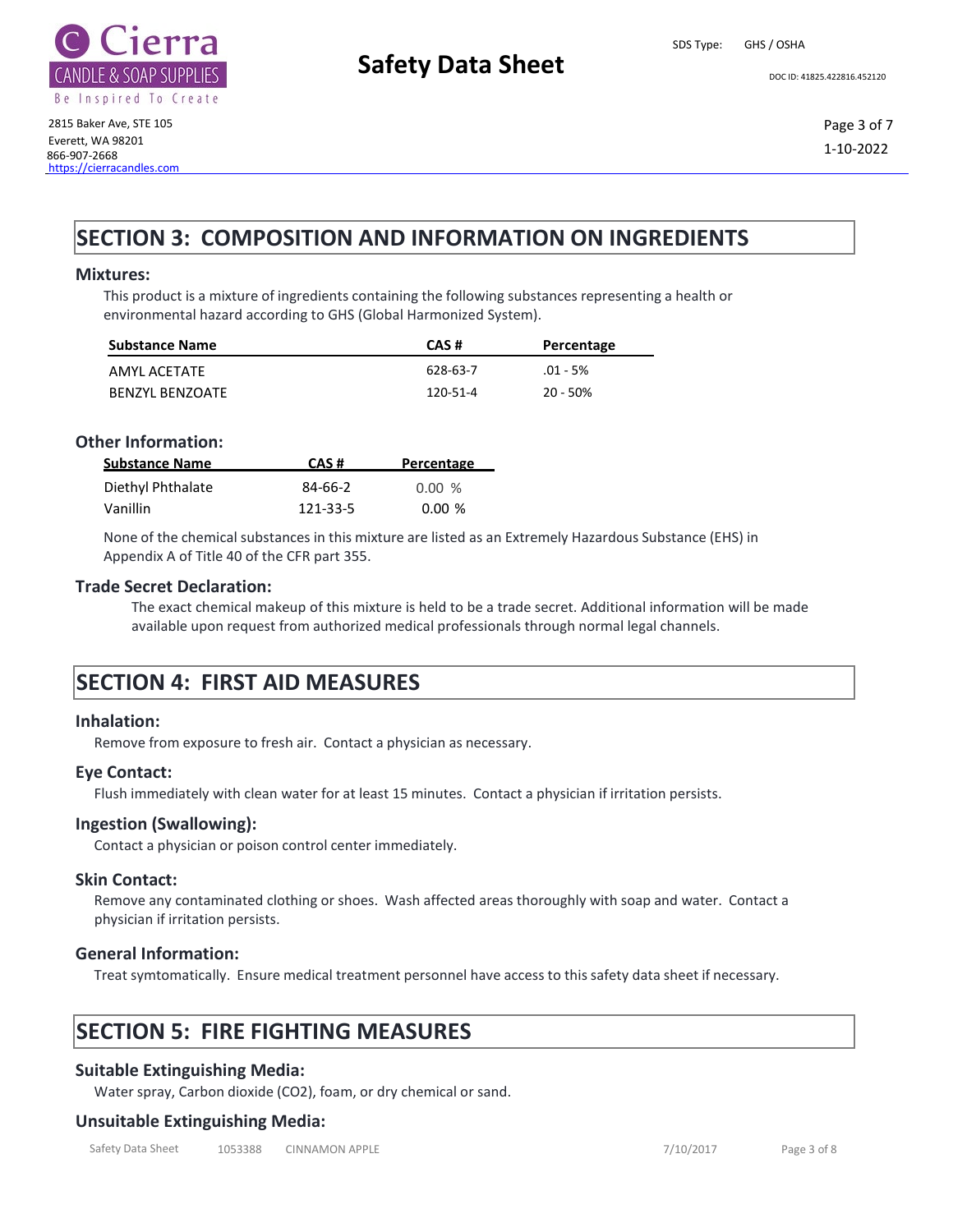



# **Safety Data Sheet** Development Development Development Development Development Development Development Development Development Development Development Development Development Development Development Development Developmen

2815 Baker Ave, STE 105 Everett, WA 98201 866-907-2668 https://cierracandles.com

Page 4 of 7 1-10-2022

Do not use water jet or stream.

### **Fire / Explosion Hazard(s):**

Irritating fumes may be produced at high temperatures. Contain run-off and prevent from entering storm drains, bodies of water, or other environmentally sensative areas.

### **Special Fire Fighting Instructions:**

Use standard protective equipment incuding self contained breathing apparatus as needed. Remove containers from fire area if this can be done without risk and cool with water spray.

## **SECTION 6: ACCIDENTAL RELEASE MEASURES**

### **Personal Precautions:**

Remove all sources of ignition.

### **Methods for cleanup:**

Soak up wth inert absorbent material such as cat litter, sand, or absorbent cloth and dispose of according to local, regional, or national regulations.

### **SECTION 7: HANDLING AND STORAGE**

### **Precautions for Safe Handling:**

Keep away from all sources of ignition. Handle with care. Avoid contact with eyes and prolonged contact with skin. Wash thoroughly after handling.

### **Storage and Handling Practices:**

Keep containers tightly closed and upright when not in use.. Store in cool, dry, well ventilated spaces, away from sunlight.

# **SECTION 8: EXPOSURE CONTROLS / PERSONAL PROTECTION**

### **Exposure Parameters:**

No information available

### **Personal Protective Equipment:**

Wear splash resistant safety glasses and chemical resistant gloves. The use of chemical resistant gloves is recommended. Contaminated clothing and shoes should be cleaned before re-using. Acceptable industrial hygiene practices should be maintained.

### **Respiratory Protection:**

None is generally required however ensure ventilation is adequate. Use exhaust fan if necessary.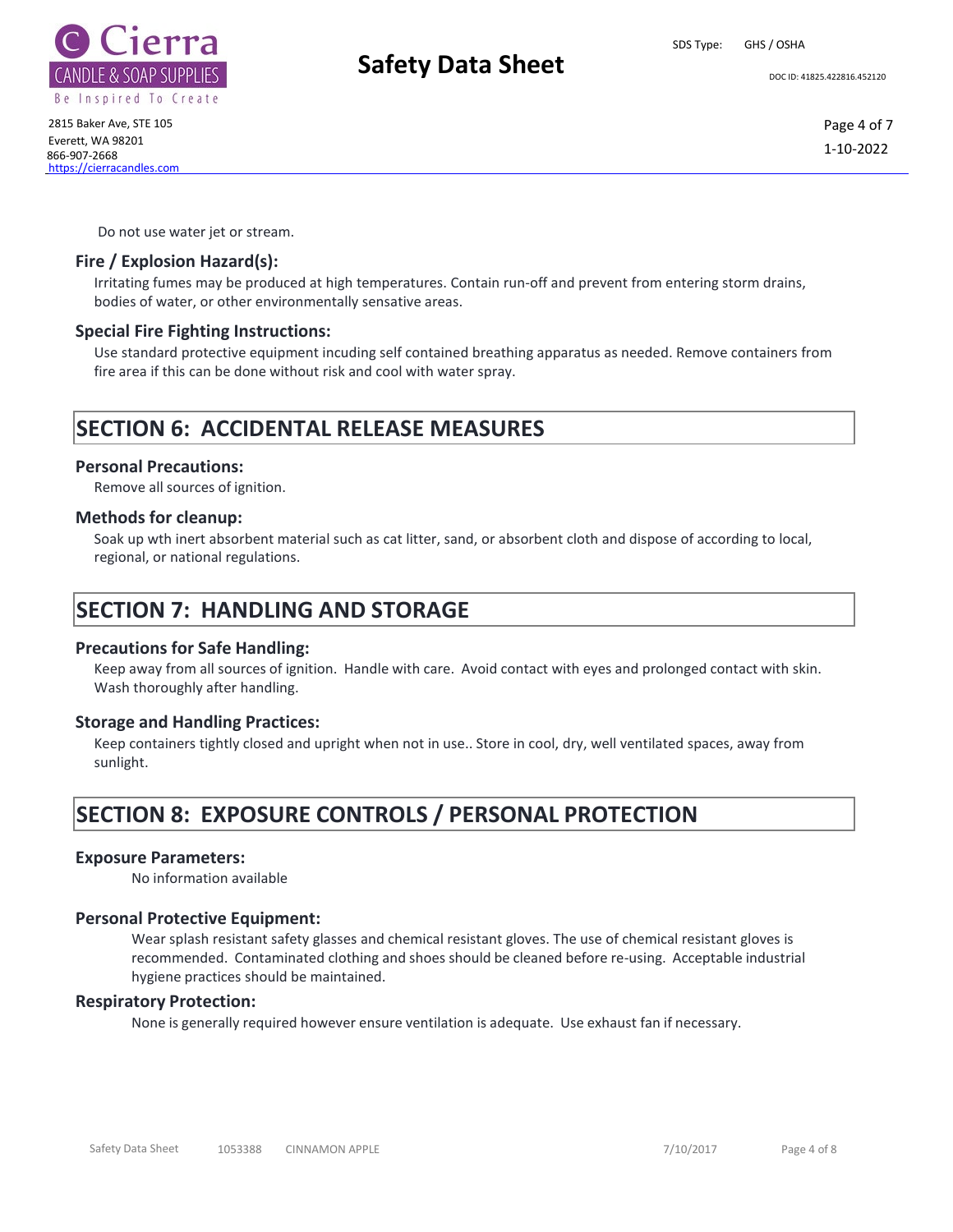

# **Safety Data Sheet** Department Decide 41825.422816.452120

SDS Type: GHS / OSHA

2815 Baker Ave, STE 105 Everett, WA 98201 866-907-2668 https://cierracandles.com

### Page 5 of 7 1-10-2022

### **SECTION 9: PHYSICAL AND CHEMICAL PROPERTIES**

| Appearance:                                                                |                                                               | Also refer to Spec Sheet              |
|----------------------------------------------------------------------------|---------------------------------------------------------------|---------------------------------------|
|                                                                            | <b>Physical State:</b>                                        | Liquid                                |
|                                                                            | Form:                                                         | Mixture                               |
|                                                                            | Color:                                                        | Very Pale Yellow, 2 to Pale Yellow, 6 |
|                                                                            | Odor:                                                         | Characteristic                        |
|                                                                            | pH:                                                           | No information available              |
|                                                                            | <b>Freezing Point:</b>                                        | No information available              |
|                                                                            | <b>Melting Point:</b>                                         | No information available              |
|                                                                            | <b>Boiling Point:</b>                                         | No information available              |
|                                                                            | Flash Point:                                                  | (Degrees F) Closed Cup<br>>200        |
|                                                                            | <b>Evaporation Rate:</b>                                      | No information available              |
| Flammability (soldi, gas):<br>Not applicable                               |                                                               |                                       |
|                                                                            | Vapor Pressure:                                               | No information available              |
| Vapor Density (Air=1):<br><b>Relative Density:</b><br>Solubility in Water: |                                                               | Greater than 1                        |
|                                                                            |                                                               | No information available              |
|                                                                            |                                                               | Insoluble                             |
|                                                                            | <b>Partition CoEfficient:</b>                                 | No information available              |
| No information available<br>Auto-Ignition Temperature:                     |                                                               |                                       |
|                                                                            | No information available<br><b>Decomposition Temperature:</b> |                                       |
|                                                                            | No information available<br>Viscosity:                        |                                       |
|                                                                            | Refractive Index                                              | 1.5228<br>to 1.5328                   |
| Other Information:<br>Molecular Formula:<br>Molecular Weight:              |                                                               | Also refer to Spec Sheet              |
|                                                                            |                                                               | No information available              |
|                                                                            |                                                               | No information available              |
|                                                                            | Specific Gravity (H2O = $1$ ):                                | 1.0210<br>to 1.0310                   |
|                                                                            |                                                               |                                       |

# **SECTION 10: STABILITY AND REACTIVITY**

### <span id="page-4-0"></span>**Reactivity:**

Product is non-reactive under normal conditions including transport, storage, and use.

### **Stability:**

Stable under normal conditions including transport, storage, and use.

### **Possibility of Hazardous Reactions:**

No dangerous reaction known under normal conditions.

### **Conditions to Avoid:**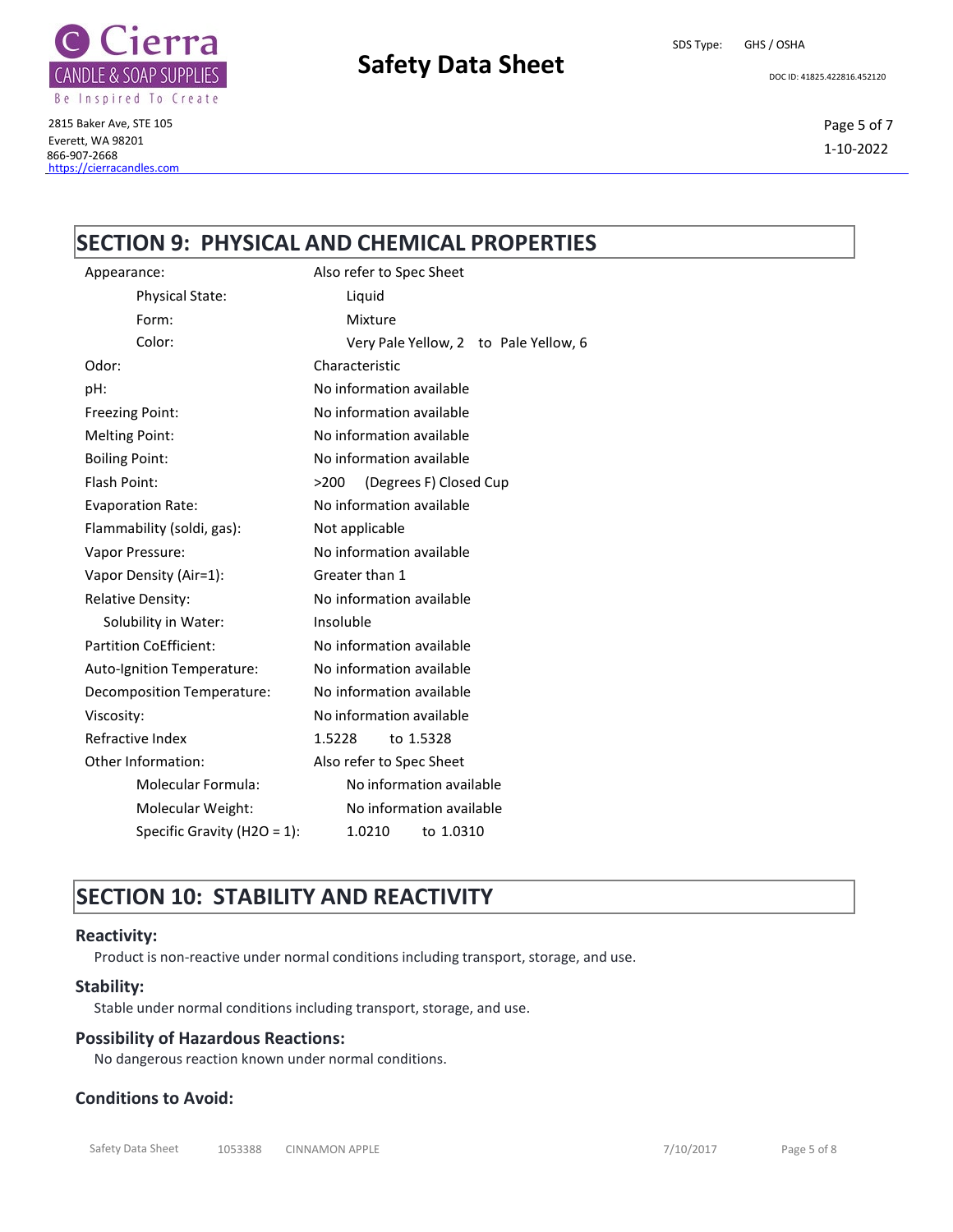

# **Safety Data Sheet** Department Decipe 41825.422816.452120

SDS Type: GHS / OSHA

Avoid freezing, excessive temperatures, open flame, and improper storage. Avoid contamination.

## **SECTION 11: TOXICOLOGICAL INFORMATION**

### **Toxicity Data:**

No information available

### **Irritancy of Product:**

This product may be irritating to skin, eyes, and respiratory system.

### **Germ Cell Mutagenicity:**

No information available

### **Reproductive Toxicity Information:**

No specific information is available concerning the effects of this product on the human reproductive system.

## **SECTION 12: ECOLOGICAL INFORMATION**

### **Exotoxicity Effects:**

The environmental effects of this product on aquatic life has not been investigated, however, release may cause long term adverse environmental effects.

### **Persistance and Degradability:**

No information available

### **Bioaccumulative Potential:**

No information available

### **Mobility in Soil:**

No information available

### **Results of PBT and vPvB Assesment:**

No information available

### **Other Adverse Effects:**

No information available

### **SECTION 13: DISPOSAL CONSIDERATIONS**

### **Disposal Instructions:**

Observe all applicable Federal, State, and local regulations regarding disposal.

### **Hazardous Waste Code:**

Non-hazardous waste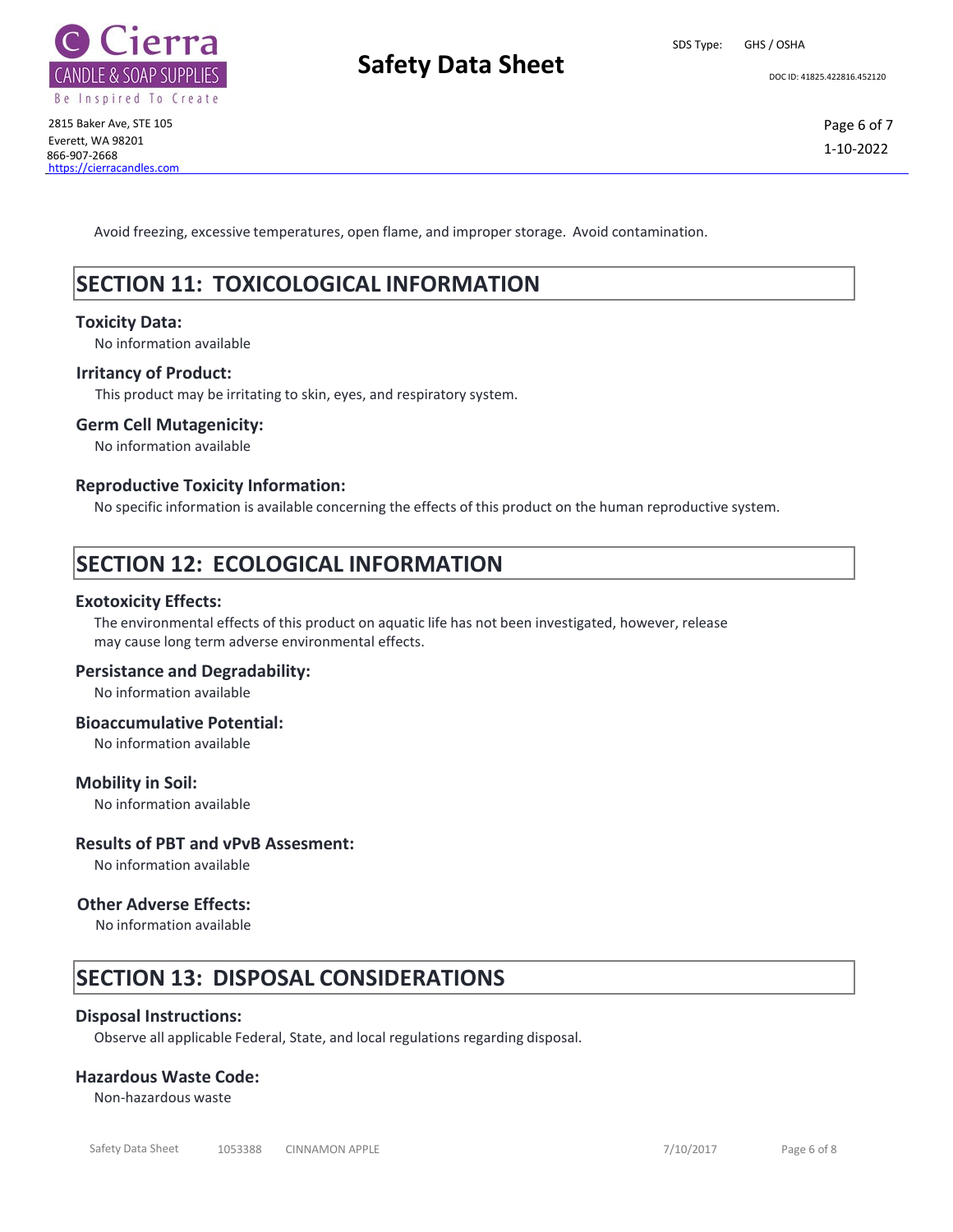



# **Safety Data Sheet** Department Decline 41825.422816.452120

2815 Baker Ave, STE 105 Everett, WA 98201 866-907-2668 https://cierracandles.com Page 7 of 7 1-10-2022

### **Contaminated Packaging:**

Recycle where facilities exist.

### **SECTION 14: TRANSPORTATION INFORMATION**

### **DOT U.S. Department of Transportation**

Not regulated as dangerous goods.

### **ADR**

Not regulated as dangerous goods.

### **IATA International Air Transport Association** Not regulated as dangerous goods.

### **IMDG International Maritime Dangerous Goods**

Not regulated as dangerous goods.

### **SECTION 15: REGULATORY INFORMATION**

### **U.S. Federal Regulations**

TSCA Inventory Status Components are listed or exempt SARA Reporting Requirements: Not Listed CERCLA Hazardous Substance List: Not Listed

### **U.S. State Regulations**

California Proposition 65: No information available

### **Canadian Regulations**

DSL Inventory Status: No information available Other Canadian Regulations: Not Listed

## **SECTION 16: OTHER INFORMATION**

### **Document Information**

Issue Date: **7/10/2017**

### **NFPA**